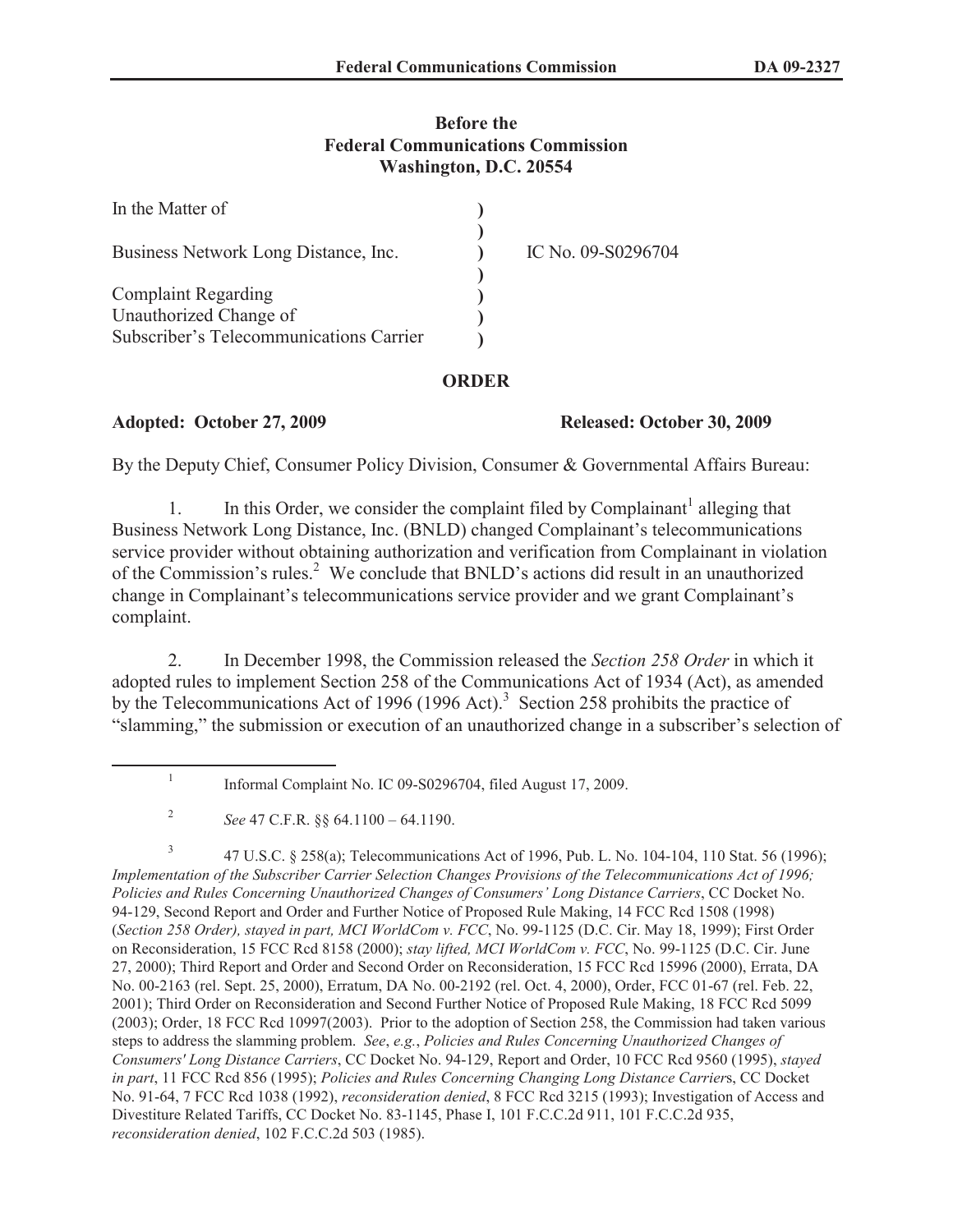a provider of telephone exchange service or telephone toll service.<sup>4</sup> In the *Section 258 Order*, the Commission adopted aggressive new rules designed to take the profit out of slamming, broadened the scope of the slamming rules to encompass all carriers, and modified its existing requirements for the authorization and verification of preferred carrier changes. The rules require, among other things, that a carrier receive individual subscriber consent before a carrier change may occur.<sup>5</sup> Pursuant to Section 258, carriers are absolutely barred from changing a customer's preferred local or long distance carrier without first complying with one of the Commission's verification procedures.<sup>6</sup> Specifically, a carrier must: (1) obtain the subscriber's written or electronically signed authorization in a format that meets the requirements of Section 64.1130 ; (2) obtain confirmation from the subscriber via a toll-free number provided exclusively for the purpose of confirming orders electronically; or (3) utilize an independent third party to verify the subscriber's order.<sup>7</sup>

3. The Commission also has adopted liability rules. These rules require the carrier to absolve the subscriber where the subscriber has not paid his or her bill. In that context, if the subscriber has not already paid charges to the unauthorized carrier, the subscriber is absolved of liability for charges imposed by the unauthorized carrier for service provided during the first 30 days after the unauthorized change. $8\text{ }$  Where the subscriber has paid charges to the unauthorized carrier, the Commission's rules require that the unauthorized carrier pay 150% of those charges to the authorized carrier, and the authorized carrier shall refund or credit to the subscriber 50% of all charges paid by the subscriber to the unauthorized carrier.<sup>9</sup> Carriers should note that our actions in this order do not preclude the Commission from taking additional action, if warranted, pursuant to Section 503 of the Act.<sup>10</sup>

4. We received Complainant's complaint on August 17, 2009, alleging that Complainant's telecommunications service provider had been changed to BNLD without Complainant's authorization. Pursuant to Sections 1.719 and  $64.1150$  of our rules,<sup>11</sup> we notified

4 47 U.S.C. § 258(a).

5 *See* 47 C.F.R. § 64.1120.

7 *See* 47 C.F.R. § 64.1120(c). Section 64.1130 details the requirements for letter of agency form and content for written or electronically signed authorizations. 47 C.F.R. § 64.1130.

8 *See* 47 C.F.R. §§ 64.1140, 64.1160. Any charges imposed by the unauthorized carrier on the subscriber for service provided after this 30-day period shall be paid by the subscriber to the authorized carrier at the rates the subscriber was paying to the authorized carrier at the time of the unauthorized change. *Id.*

9 *See* 47 C.F.R. §§ 64.1140, 64.1170.

<sup>10</sup> *See* 47 U.S.C. § 503.

<sup>11</sup> 47 C.F.R. § 1.719 (Commission procedure for informal complaints filed pursuant to Section 258 of the Act); 47 C.F.R. § 64.1150 (procedures for resolution of unauthorized changes in preferred carrier).

<sup>6</sup> 47 U.S.C. § 258(a).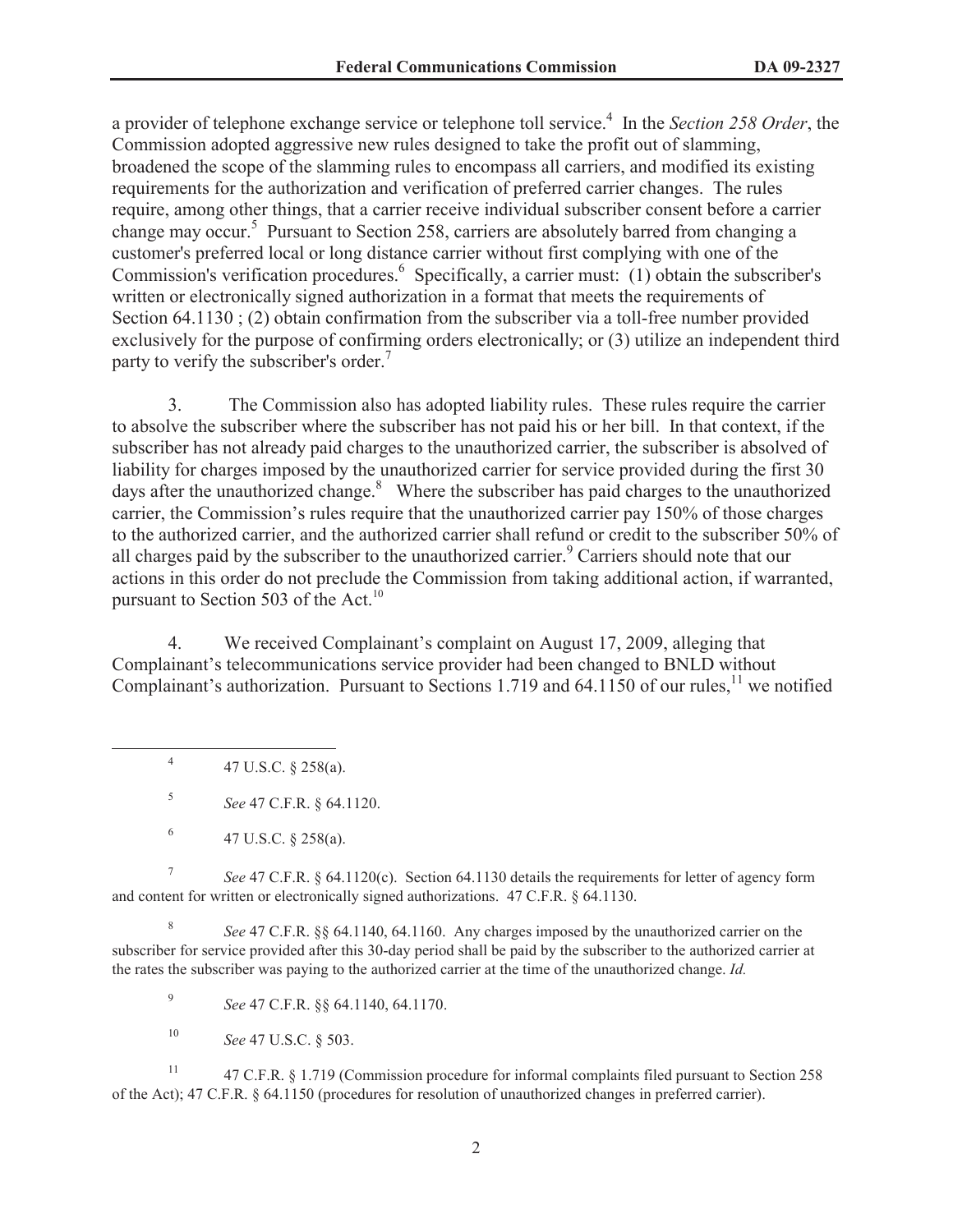BNLD of the complaint and BNLD responded on September 9, 2009.<sup>12</sup> BNLD states that authorization was received and confirmed through third party verification (TPV). The Commission's rules state that the verifier may not make any misleading description of the transaction.<sup>13</sup> We have reviewed the TPV submitted with BNLD's response and find that BNLD's verifier, however, stated, "I just need a minute of your time to verify and confirm your account information." The purpose of the call is to obtain verification and authorization to switch carriers, and not to "verify and confirm account information." Therefore, we find that BNLD's actions resulted in an unauthorized change in Complainant's telecommunications service provider and we discuss BNLD's liability below.<sup>14</sup>

5. BNLD must remove all charges incurred for service provided to Complainant for the first thirty days after the alleged unauthorized change in accordance with the Commission's liability rules.<sup>15</sup> We have determined that Complainant is entitled to absolution for the charges incurred during the first thirty days after the unauthorized change occurred and that neither Complainant's authorized carrier nor BNLD may pursue any collection against Complainant for those charges.<sup>16</sup> Any charges imposed by BNLD on the subscriber for service provided after this 30-day period shall be paid by the subscriber to their authorized carrier at the rates the subscriber was paying to their authorized carrier at the time of the unauthorized change.<sup>17</sup>

6. Accordingly, IT IS ORDERED that, pursuant to Section 258 of the Communications Act of 1934, as amended, 47 U.S.C. § 258, and Sections 0.141, 0.361 and 1.719 of the Commission's rules, 47 C.F.R. §§ 0.141, 0.361, 1.719, the complaint filed by Complainant against BNLD IS GRANTED.

7. IT IS FURTHER ORDERED that, pursuant to Section 64.1170(d) of the Commission's rules, 47 C.F.R. § 64.1170(d), Complainant is entitled to absolution for the charges incurred during the first thirty days after the unauthorized change occurred and neither Complainant's authorized carrier nor BNLD may pursue any collection against Complainant for those charges.

<sup>14</sup> If Complainant is unsatisfied with the resolution of this complaint, Complainant may file a formal complaint with the Commission pursuant to Section 1.721 of the Commission's rules, 47 C.F.R. § 1.721. Such filing will be deemed to relate back to the filing date of Complainant's informal complaint so long as the formal complaint is filed within 45 days from the date this order is mailed or delivered electronically to such Complainant. *See* 47 C.F.R. § 1.719.

<sup>15</sup> *See* 47 C.F.R. § 64.1160(b).

<sup>16</sup> *See* 47 C.F.R. § 64.1160(d).

<sup>17</sup> *See* 47 C.F.R. §§ 64.1140, 64.1160.

<sup>&</sup>lt;sup>12</sup> BNLD's Response to Informal Complaint No. 09-S0296704, received September 9, 2009.

<sup>13</sup> *See* 47 U.S.C. § 64.1120(c)(3)(iii).